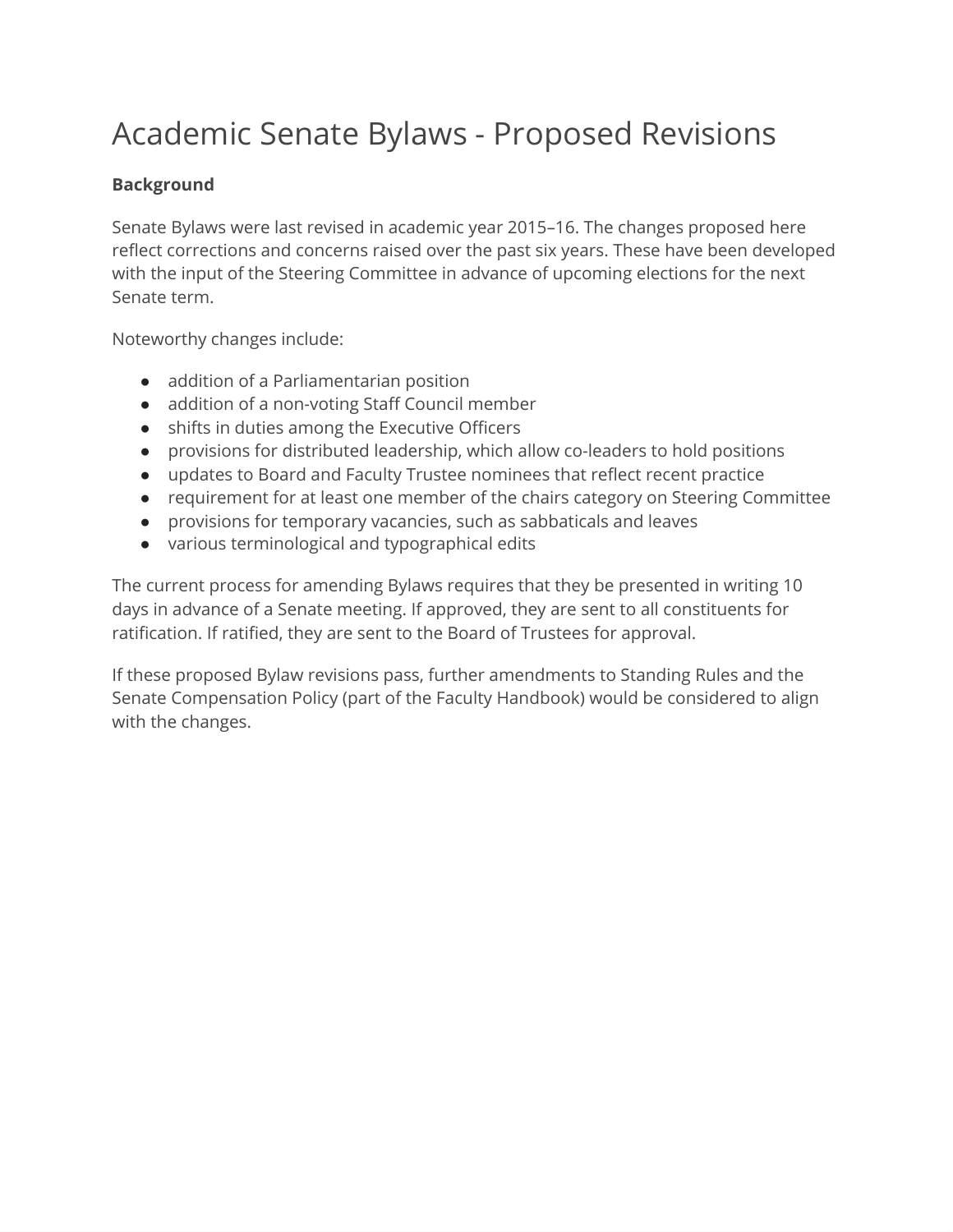# **Bylaws**

# **I. Name**

The name of this organization shall be the Academic Senate of **Pratt [Institute](https://www.pratt.edu/)** (hereafter, "Senate" and "Institute," respectively).

## **II. Purposes**

The purposes and responsibilities of the Senate shall include but not be limited to:

a. acting as an advisory body to the **Board of [Trustees](https://www.pratt.edu/the-institute/mission-and-governance/trustees/)** and the administration, making direct recommendations to the President and Provost without review by any intermediary;

b. reviewing academic policies and procedures;

c. reviewing curricula and academic programs and structures;

d. reviewing course additions and changes when those additions and changes impact the requirements of existing or proposed programs;

e. providing support and advice for department- and school-level curriculum committees on curriculum development and review;

f. reviewing academic services;

g. establishing committees on appropriate subjects;

h. assisting with the formulation of the structure and procedures of search committees for deans, vice-presidents, the provost, and the president; nominating faculty and chair membership of those committees; and interviewing finalists for those positions;

i. nominating, along with other Institute bodies, and ranking faculty and chair candidates for members of Board non-standing eCommittees of the Corporation, appointed at the discretion of the Board of Trustees;

j. nominating, along with other Institute bodies, and ranking faculty and chair candidates for faculty trustee positions; and

k. electing faculty and chair members of Institute committees.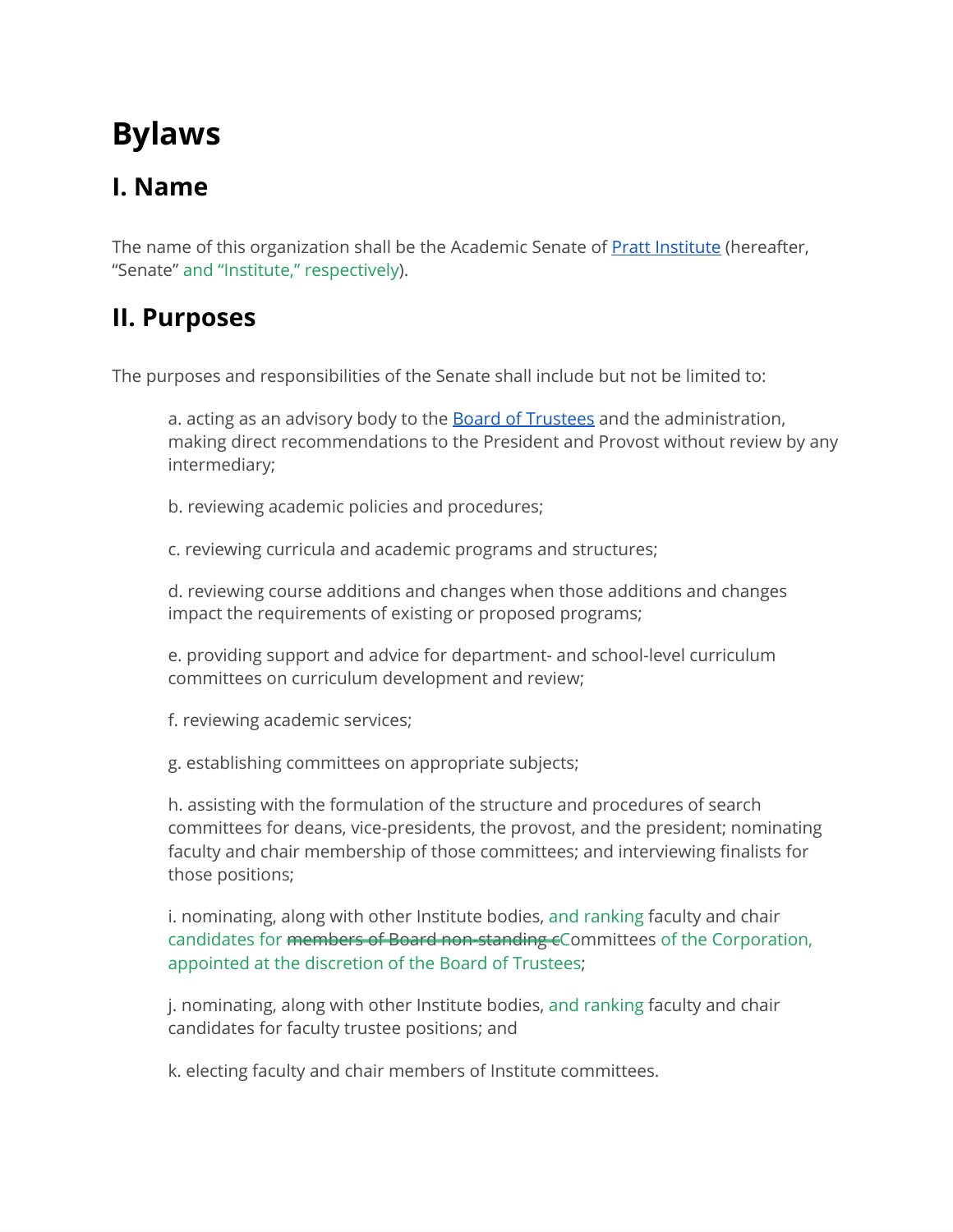### **III. Structure**

#### **III.A. Constituents**

The Senate shall represent three groups at Pratt Institute:

a. faculty, as defined by titlerank in the **Faculty [Handbook](https://www.pratt.edu/tiny_mce/plugins/imagemanager/files/Pratt_Faculty_Handbook_2020.pdf)**, excluding those who simultaneously hold administrative titles at Pratt;

b. chairs, assistant chairs, and equivalent academic-administrative titles specified in the Faculty Handbook (hereafter, "chairs category");

c. administrative staff who simultaneously hold faculty titlesrank at Pratt or teach degree-seeking students at Pratt.

#### **III.B. Membership**

#### **III.B.i. Voting Members**

The voting members of the Senate shall consist of:

a. one senator from each academic department, the Library, and each academic unit that offers credit-bearing courses to degree-seeking students and is not designated as a department (hereafter, all referred to as "department"), with one additional senator for each department with more than half of the faculty and staff constituents of the largest department but not fewer than 60 total;

b. senators at-large:

i. five senators from the full-time faculty, with no more than one senator from each department,

ii. five senators from the part-time faculty, with no more than one senator from each department,

iii. five senators from chairs category, with no more than one senator from each school, and

iv. one senator from staff; and

c. the President of the Senate.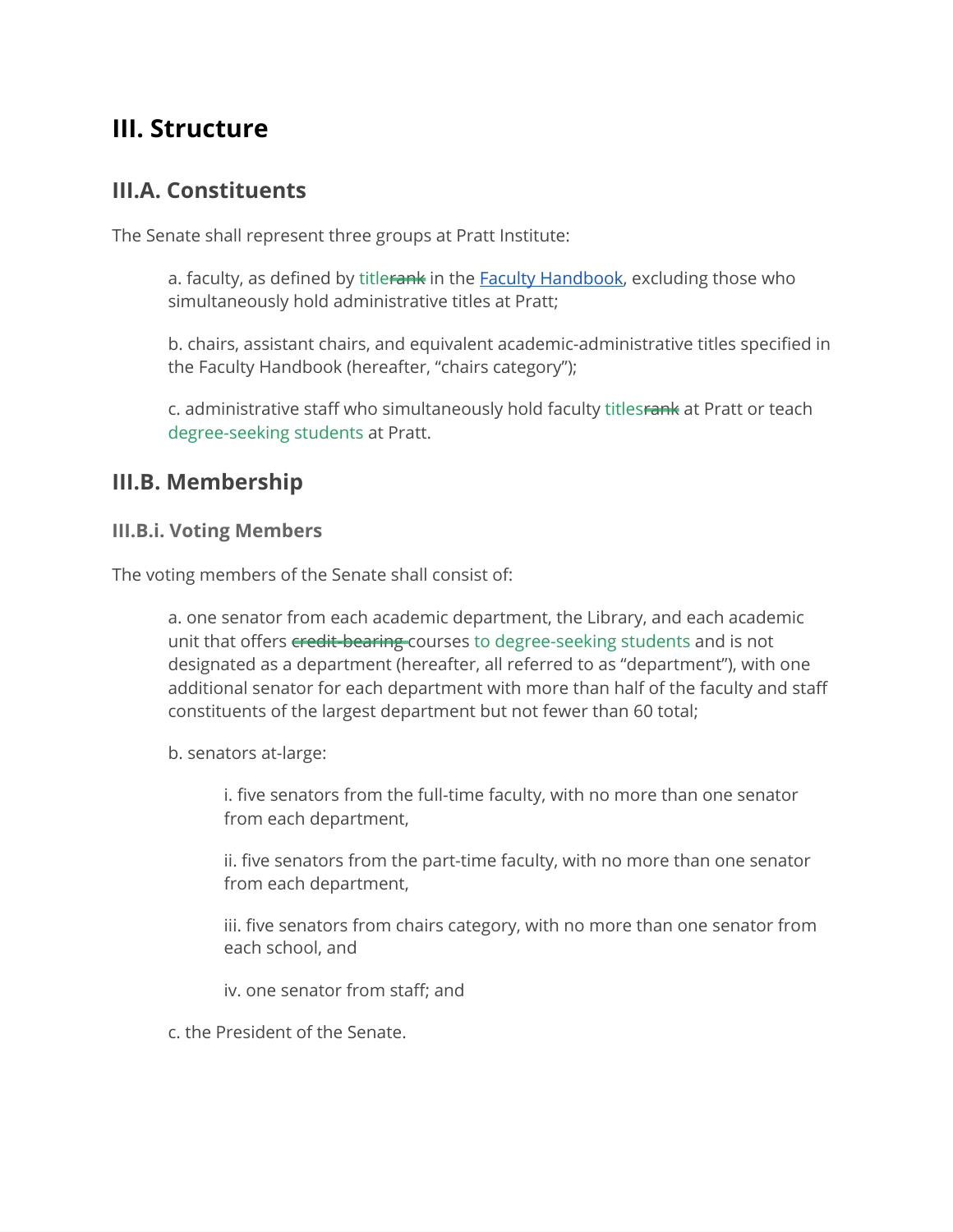#### **III.B.ii. Non-Voting Members**

The non-voting members of the Senate shall include:

a. any Senate committee chair who is not a voting member of the Senate;

b. one member selected by the President of the Institute;

c. one member selected by and from the members of Provost's Council;

d. one member selected by and from the members of Staff Council;

ed. one member selected by the student government;

fe. up to one alternate for each of the voting and non-voting members specified above, with the exception of the Senate President; and

gf. other participants from relevant areas of the Institute invited by a two-thirds majority vote of the Senate, whose memberships shall lapse on June 30 of each year; and.

h. the Parliamentarian of the Senate.

#### **III.B.iii. Duties of Senators and Alternates**

It is the duty of senators to discover and further the interests of their constituents. To this end senators shall:

a. solicit the opinions of their constituents on matters affecting education and governance;

b. inform their constituents of significant events, dates, and deadlines announced by the Senate, and of its actions;

c. attend Senate meetings at which they have a vote or, if unable to attend, request that their alternate(s) attend; and

d. serve routinely on Senate committees.

Alternates should be prepared to serve in this capacity by remaining aware of Senate activities and communicating regularly with their senator.

### **III.C. Officers**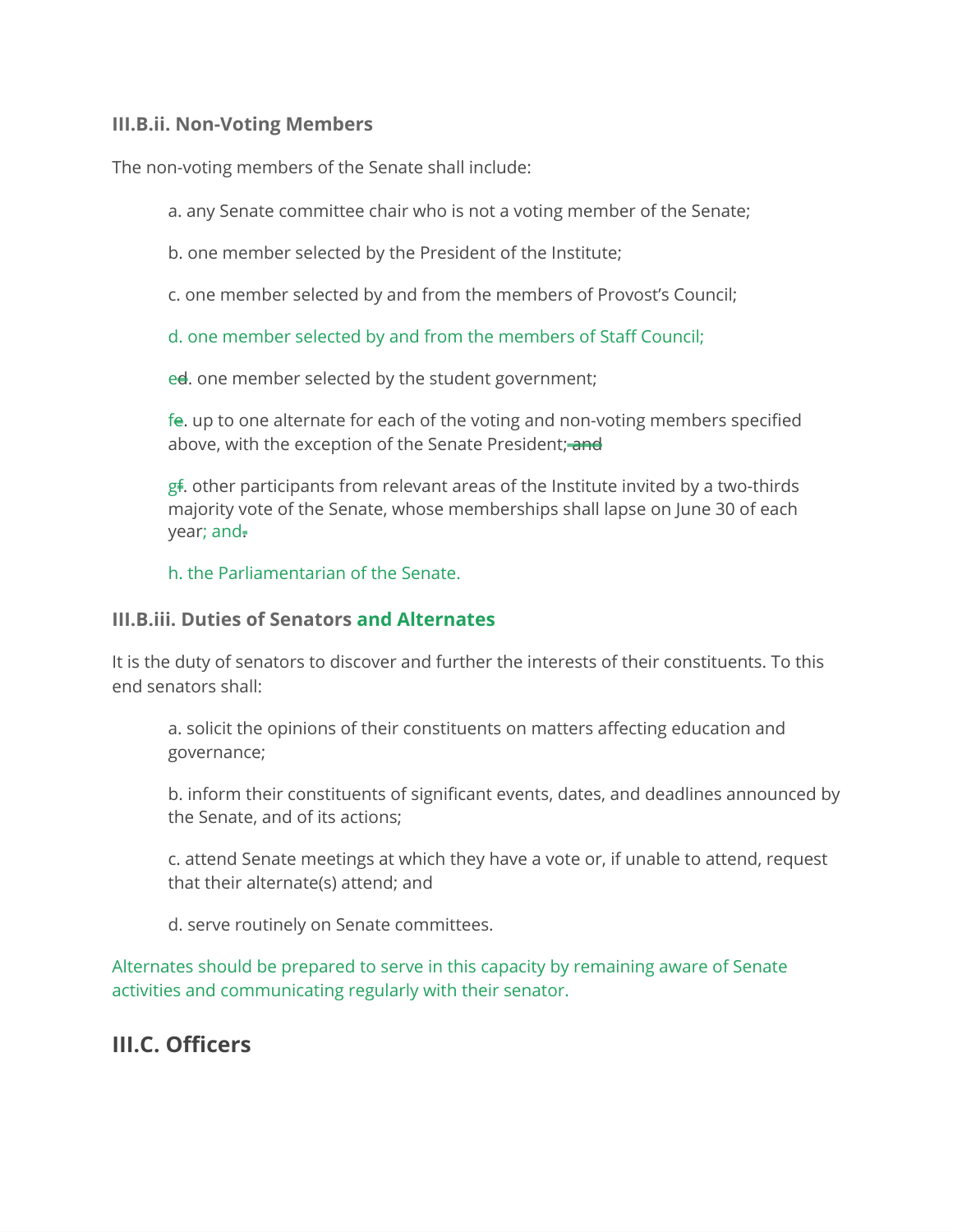#### **III.C.i. President**

The duties of the President shall include but not be limited to:

a. acting as primary liaison to constituents, administration, the faculty union, students government, staff, and the Board of Trustees;

b. acting as official spokesperson of the Senate;

c. supervising student assistants, unless delegated to another officer or committee chair;

d. ensuring coordination of nominations and elections with the Steering Committee;

ed. providing periodic reports to the Senate; and

fe. serving as a non-voting ex-officio member of every Senate committee unless otherwise elected, appointed, or specified.

#### **III.C.ii. Financial Officer**

The duties of the Financial Officer shall include but not be limited to:

a. verifying and monitoring the Senate budget, maintaining financial records of the Senate, and furnishing them upon valid request;

b. processing promptly all stipends and valid reimbursement requests within tenbusiness days;

c. coordinating Senate purchasing;

c. preparing and maintaining all financial records of the Senate and furnishing them upon valid request;

d. preparing a preliminary proposal for the annual budget of the Senate;

e. coordinating regular Senate and Executive and Steering Committee meeting locations and materials;

ef. providing periodic reports to the Senate; and

fg. serving as a non-voting ex-officio member of every Senate committee unless otherwise elected, appointed, or specified.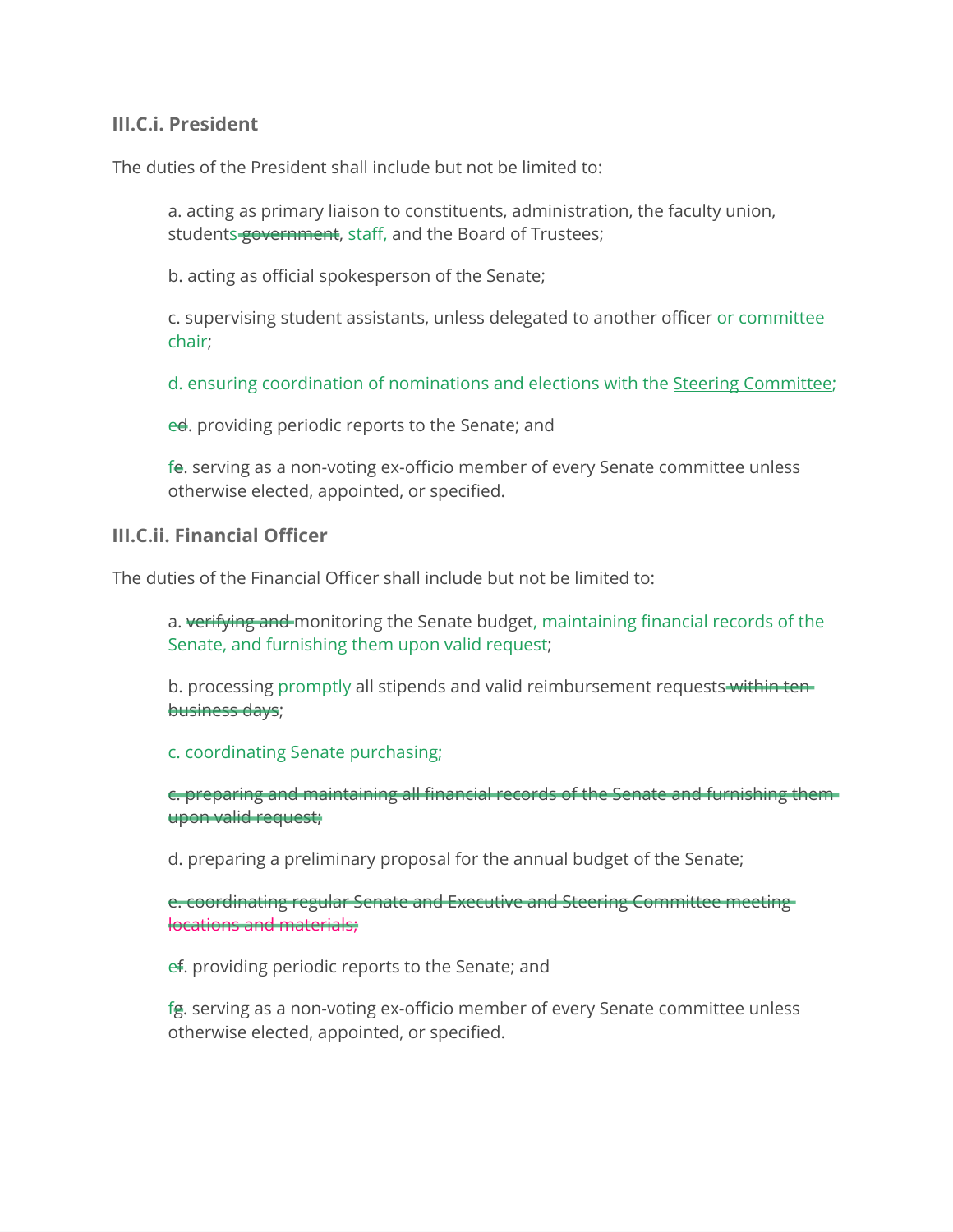#### **III.C.iii. Information Officer**

The duties of the Information Officer shall include, but not be limited to:

a. maintaining Senate archives and furnishing records of the Senate upon valid request;

b. updating Senate rosters and recording attendance at Senate meetings;

b. recording attendance and minutes at meetings in the absence of a designated minute-taker;

c. coordinating technologies for Senate communications, nominations, and online votingsupervising Senate media;

d. maintaining Senate calendars and meeting information;

ed. providing periodic reports to the Senate; and

fe. serving as a non-voting ex-officio member of every Senate committee unless otherwise elected, appointed, or specified.

#### **III.C.iv. Outreach Officer**

The duties of the Outreach Officer shall include but not be limited to:

a. facilitating outreach to constituents, senators, and committee members through communications, events, or resources;

b. fostering dialogue among constituents on issues related to education and shared governance;

c. coordinating Senate Plenary meetings in consultation with the Senate President;

de. recruiting maintaining Senate rosters, supervising nominations and elections, and coordinating recruitment of new members through nominations;

ed. providing periodic reports to the Senate; and

fe. serving as a non-voting ex-officio member of every Senate committee unless otherwise elected, appointed, or specified.

### **III.D. Committee Chairs**

The duties of committee chairs shall include but not be limited to: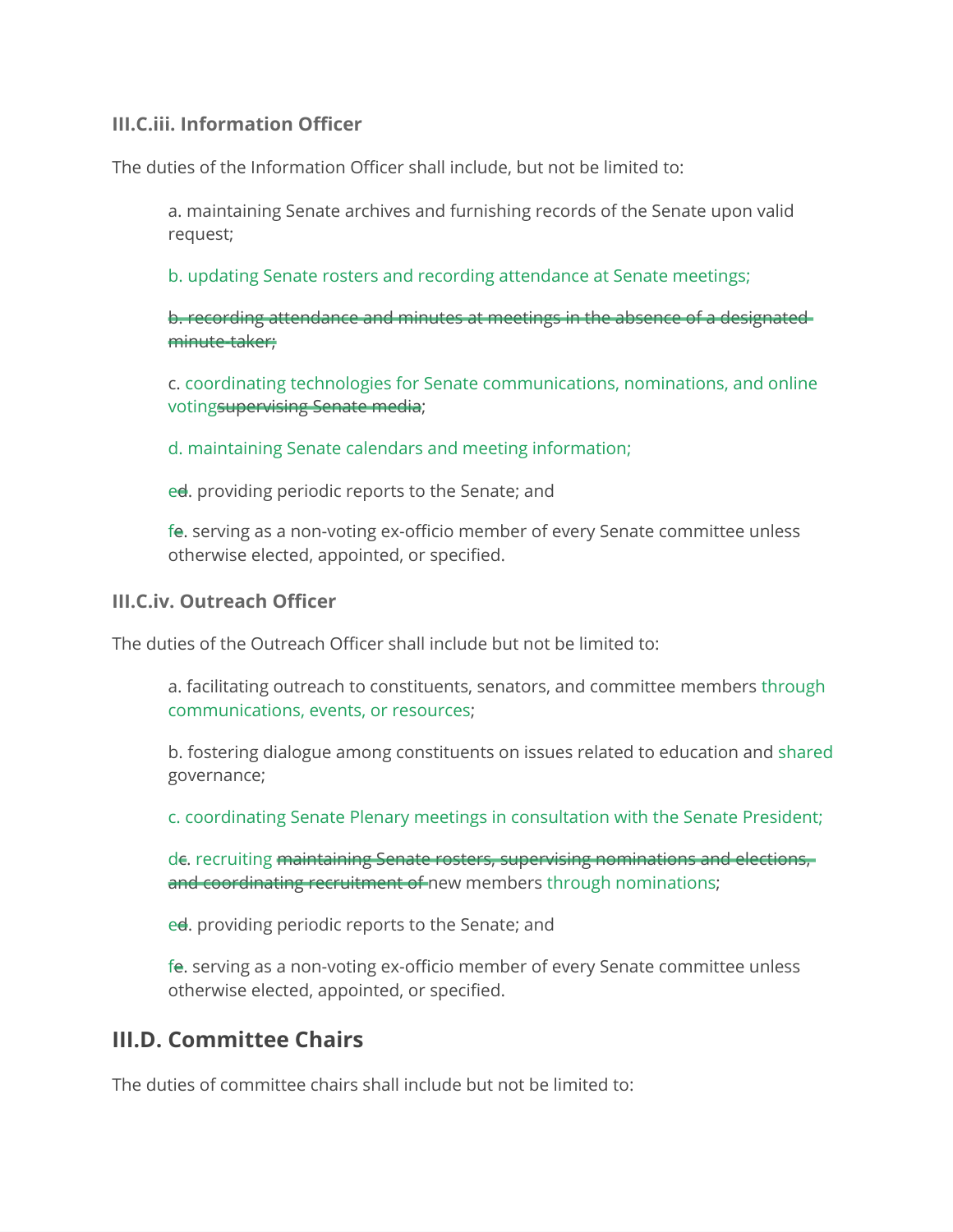a. convening and chairing meetings of their respective committees;

b. soliciting membership for their respective committees in accordance with Senate Bylaws and standing rules of the Senate and its respective committees;

c. providing periodic reports to the Senate; and

d. performing other duties as described in standing rules of the Senate and its respective committees.

### **III.E. Parliamentarian**

The duties of the Parliamentarian shall include but not be limited to:

- a. maintaining awareness of the most recent edition of *Robert's Rules of Order, Newly Revised*; national and regional shared governance organizations and issues; and Institute governance and policies, including the faculty union [contract](http://www.pratt-union.org/documents/contract/) and [Faculty](https://prattsenate.org/faculty-handbook) [Handbook](https://prattsenate.org/faculty-handbook)[;](http://www.pratt-union.org/documents/contract/)
- b. advising the Senate and its committees, upon their request, regarding issues of governance and parliamentary procedure; and
- c. serving as a non-voting ex-officio member of the Senate and each of its committees, and being ineligible to serve as a voting member of any of them.

### **III.F. Distributed Leadership**

Two eligible individuals may jointly serve in the position of any office or committee chair. The following special rules shall apply to nominations, elections, and service:

- a. Both individuals must confirm their nomination as co-candidates and may not run individually for that seat in the same election.
- b. Each set of co-candidates will be listed as one choice on the ballot, along with any other sets of co-candidates and any individual candidates. Any vote cast for a set of co-candidates shall count only once toward their total.
- c. If elected, the co-leaders will share the duties of their position in a mutually agreeable manner and split any compensation for the position equally.
- d. In any vote, co-leaders shall jointly have only one vote, to be cast by mutual agreement: if both agree, their vote shall be cast accordingly; if one abstains, the other may decide; if they disagree or if both abstain, their vote shall count as an abstention.
- e. Co-leaders may be recalled on an individual or joint basis.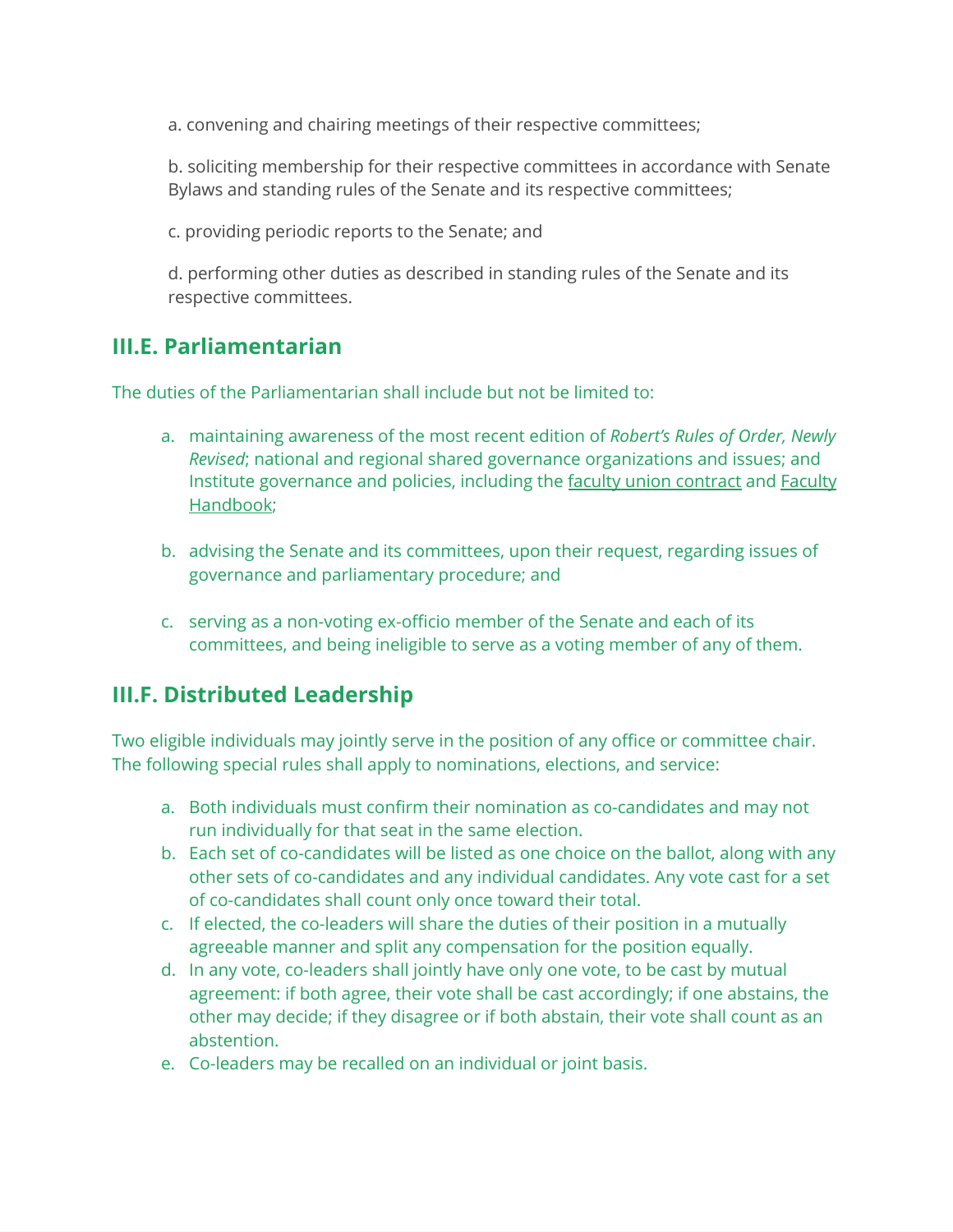f. If one of the co-seats is vacated due to reasons other than the natural end of a term, the remaining co-leader shall have the option to declare the co-seat vacant (to be filled by normal procedures), or to serve the remainder of their term as an individual officer or committee chair.

# **IV. Elections**

### **IV.A. Members**

Regular elections for voting members of the Senate shall be conducted every three years.

#### **IV.A.i. Eligibility**

#### **a. Departmental Senators**

Faculty and staff constituents in each department shall elect their own representative(s). These constituents shall be eligible to nominate faculty and staff constituents in their respective department(s), to self-nominate, and to vote for senator(s) for their departments(s). Constituents belonging to more than one department shall be allowed to participate in the election of each department in which they hold teaching appointments.

#### **b. At-Large Senators**

Constituents in each category of at-large senators shall elect their own representatives. Full-time faculty shall be eligible to nominate members of the full-time faculty, to self-nominate, and to vote for full-time at-large senators, up to the maximum number allowed. Part-time faculty shall be eligible to nominate members of the part-time faculty, to self-nominate, and to vote for part-time at-large senators, up to the maximum number allowed. Constituents in the chairs category shall be eligible to nominate members of the chairs category, to self-nominate, and to vote for chairs category senators, up to the maximum number allowed. Staff constituents shall be eligible to nominate staff constituents, to self-nominate, and to vote for staff senator.

#### **IV.A.ii. Nominations**

In regular elections, nominations shall be conducted at least one semester before senators' terms expire, remain open for at least 20 business days when classes are in session, be announced at least three business days in advance, and follow procedures specified in standing rules of the Senate. If a person is nominated for more than one seat and accepts more than one nomination, that person's name shall appear on multiple ballots, except in the case of departmental seats where a person's name may appear on only one departmental ballot of that person's choice. No seat shall exist until a nomination has been accepted during the nomination process, with the first acceptance creating the first seat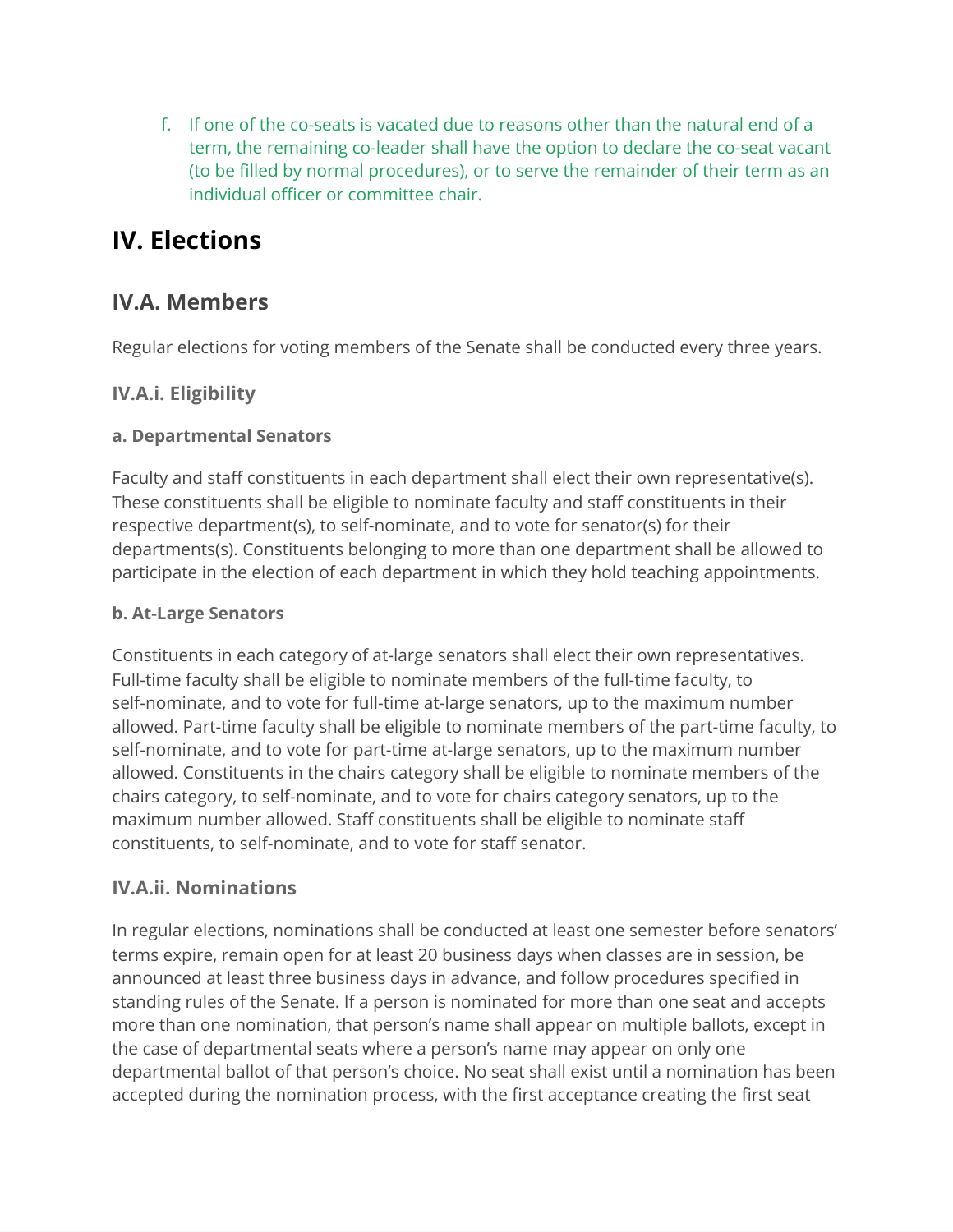and each additional acceptance creating the additional seat(s), up to the maximum number allowed.

#### **IV.A.iii. Elections**

In regular elections, voting shall be conducted by secret ballot, remain open for at least 20 business days when classes are in session, and follow procedures specified in standing rules of the Senate that include independent third-party observers. The runners up in each election shall be the alternates for those seats. The number of alternates shall not exceed the number of seats in each category.

### **IV.B. Officers**

The senators-elect shall elect their officers within sixfour weeks of their own election. The President shall be nominated and elected first, followed by the other officers, whosenominations and elections shall be conductedopen simultaneously and close simultaneously.

#### **IV.B.i. Eligibility**

#### **a. President**

OnlyAny faculty constituents areis eligible to serve asfor the office of President.

#### **b. Other Officers**

OnlyAny voting members of the Senate areis eligible to serve asfor the offices of the Financial Officer, Information Officer, orand Outreach Officer.

#### **c. Parliamentarian**

All constituents are eligible to serve as Parliamentarian, provided they vacate any voting seats on the Senate and its committees during their term as Parliamentarian.

#### **IV.B.ii. Nominations**

#### **a. President**

Any constituentvoting member of the Senate may nominate any eligible constituent for the office of President, or self-nominate if they are eligible.

#### **b. Other Officers**

Any voting member of the Senate may nominate any eligible constituent or may self-nominate for the positionsoffices of the Financial Officer, Information Officer, and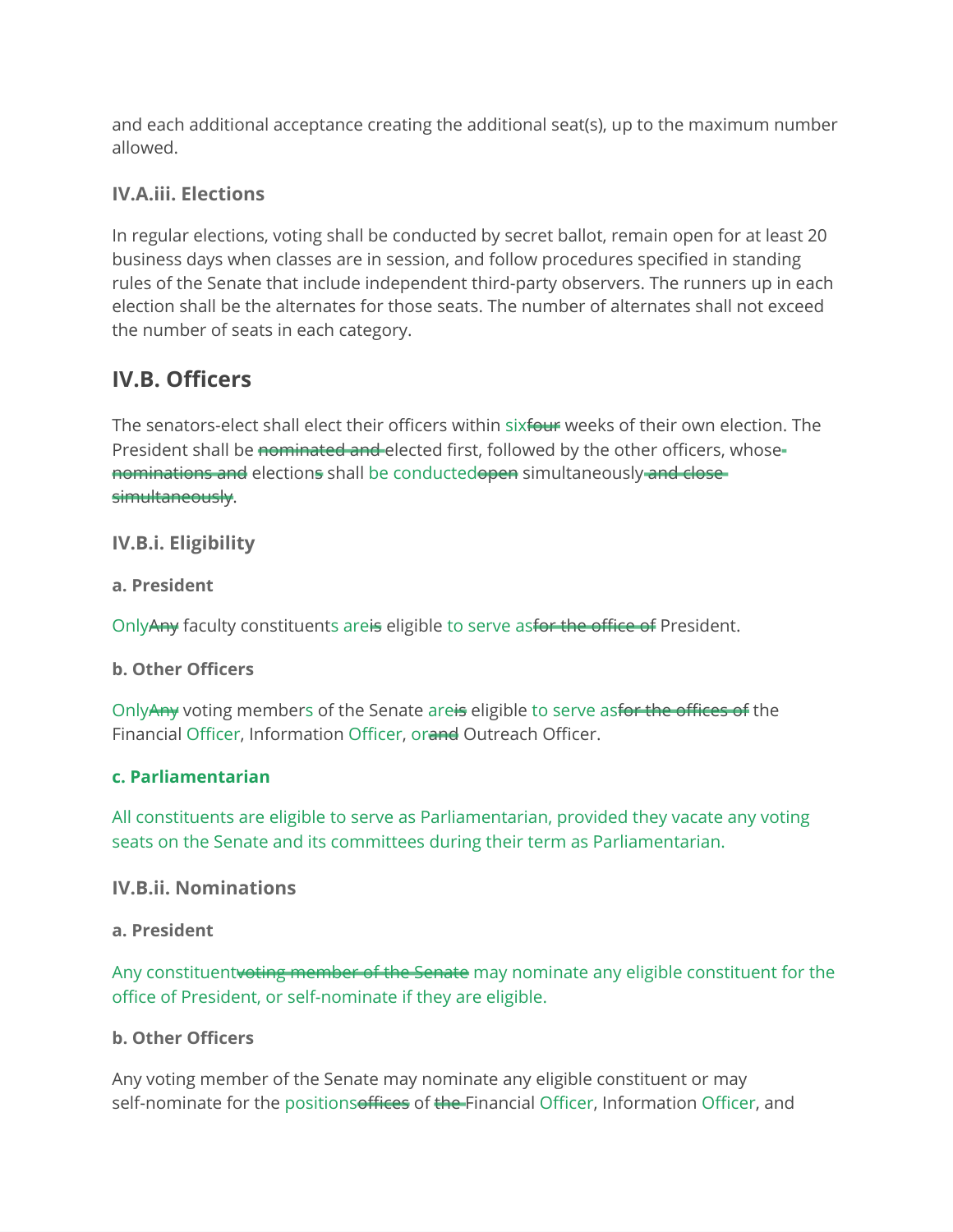Outreach Officer. One person may accept nomination for multiple offices or co-nomination for any office.

#### **c. Parliamentarian**

Any constituent may nominate any constituent or may self-nominate for the office of Parliamentarian.

#### **IV.B.iii. Elections**

The election of officers shall be conducted by secret ballot and follow procedures specified in standing rules of the Senate, with no more than two officers coming from the same department. If the President is chosen from among the senators, theythat person shall accede to the at-large seat for President and vacate the seat to which they werethat personwas elected as senator.

# **V. Committees**

### **V.A. Executive Committee**

#### **V.A.i. Membership**

The voting members of the Executive Committee shall consist of the President and the Financial, Information, and Outreach Officers.

#### **V.A.ii. Duties**

The duties of the Executive Committee shall include but not be limited to:

a. making interim decisions for the Senate when timely action is required, such emergency actions being consistent with previous Senate actions and being subject to review and, if so desired by any member of the Senate, approval at subsequent Senate meetings;

b. representing the Senate and its constituents to the administration and other bodies, such representation being consistent with previous Senate actions;

c. reporting to the Senate relevant activities of the Board of Trustees, Senior Staff, Institute committees, and all other entities that affect its constituents;

d. drafting and reviewing actions, minutes, resolutions, reports, and other documents in coordination with relevant parties;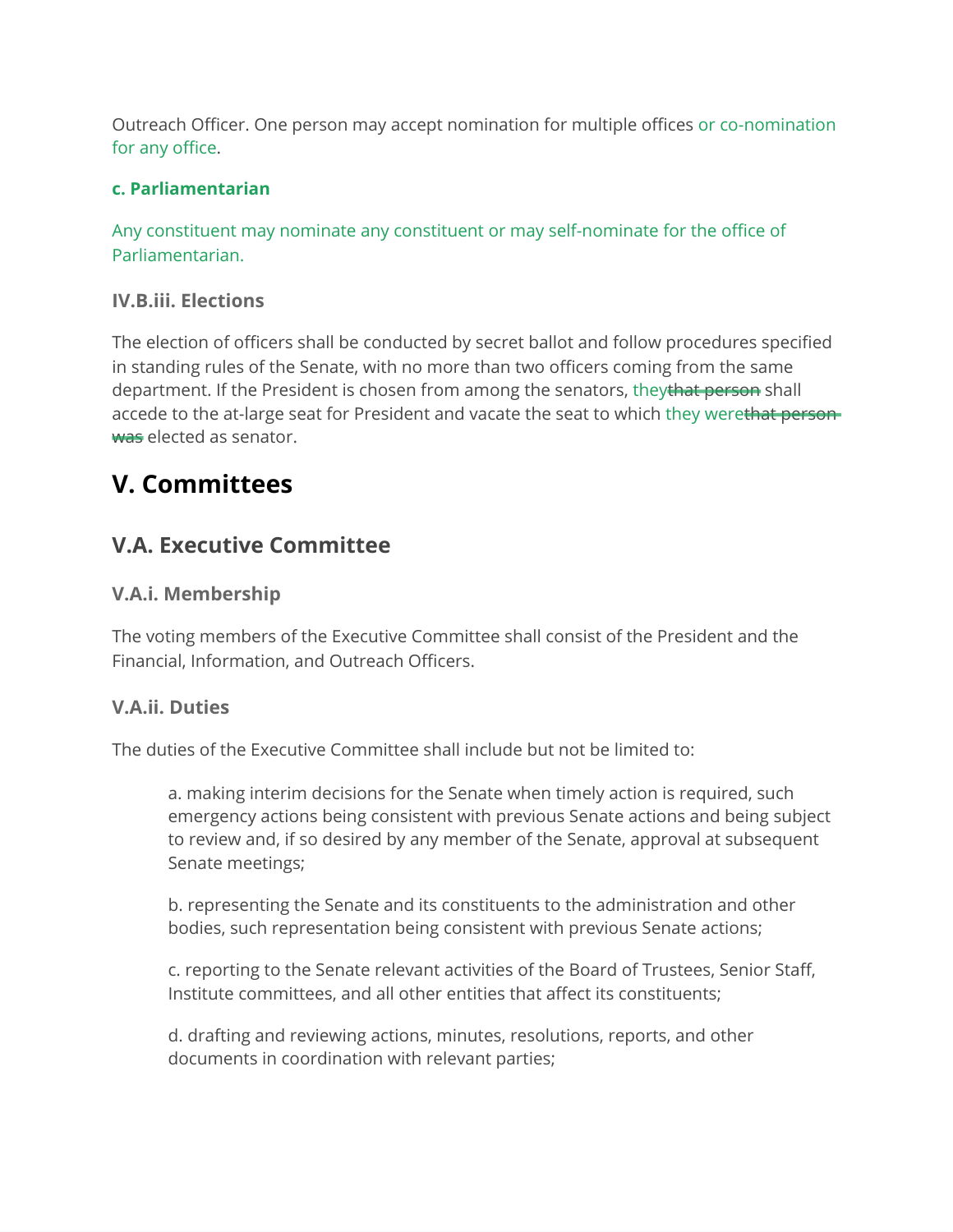e. chairing Senate and Steering Committee meetings on a rotating basis, with no one person acting as chair for more than two consecutive meetings, unless agreeable to a majority of those present;

f. taking minutes at Senate and Executive and Steering Committee meetings on a rotating basis;

g. consulting and seeking the advice of the Senate on the Steering Committee members' duties;

h. substituting for the President, upon request of the President and in an order established by simple majority vote of the Senate; and

i. establishing whatever special committees are deemed necessary to discharge its responsibilities.

### **V.B. Steering Committee**

#### **V.B.i. Membership**

The voting members of the Steering Committee shall number no fewer than nine and include all voting members of the Executive Committee, the chairs of all standing committees, and other delegates elected by the Senate. At least one voting member shall come from the chairs category. Chairs of special committees shall be non-voting members of the Steering Committee, along with . At least twice per semester, the Steering Committee shall invite to its meeting one non-voting member selected by the Provost in consultation with the President of the Senate.

#### **V.B.ii. Duties**

The duties of the Steering Committee shall include but not be limited to:

a. making interim decisions for the Senate, such actions being consistent with previous Senate actions and being subject to review and, if so desired, approval at subsequent Senate meetings;

b. hearing the reports of all Senate committees and taking actions in accordance with the purposes of the Senate;

c. reviewing the structure and operation of the Senate and making recommendations to the Senate regarding these issues;

d. convening and preparing agenda for Senate meetings;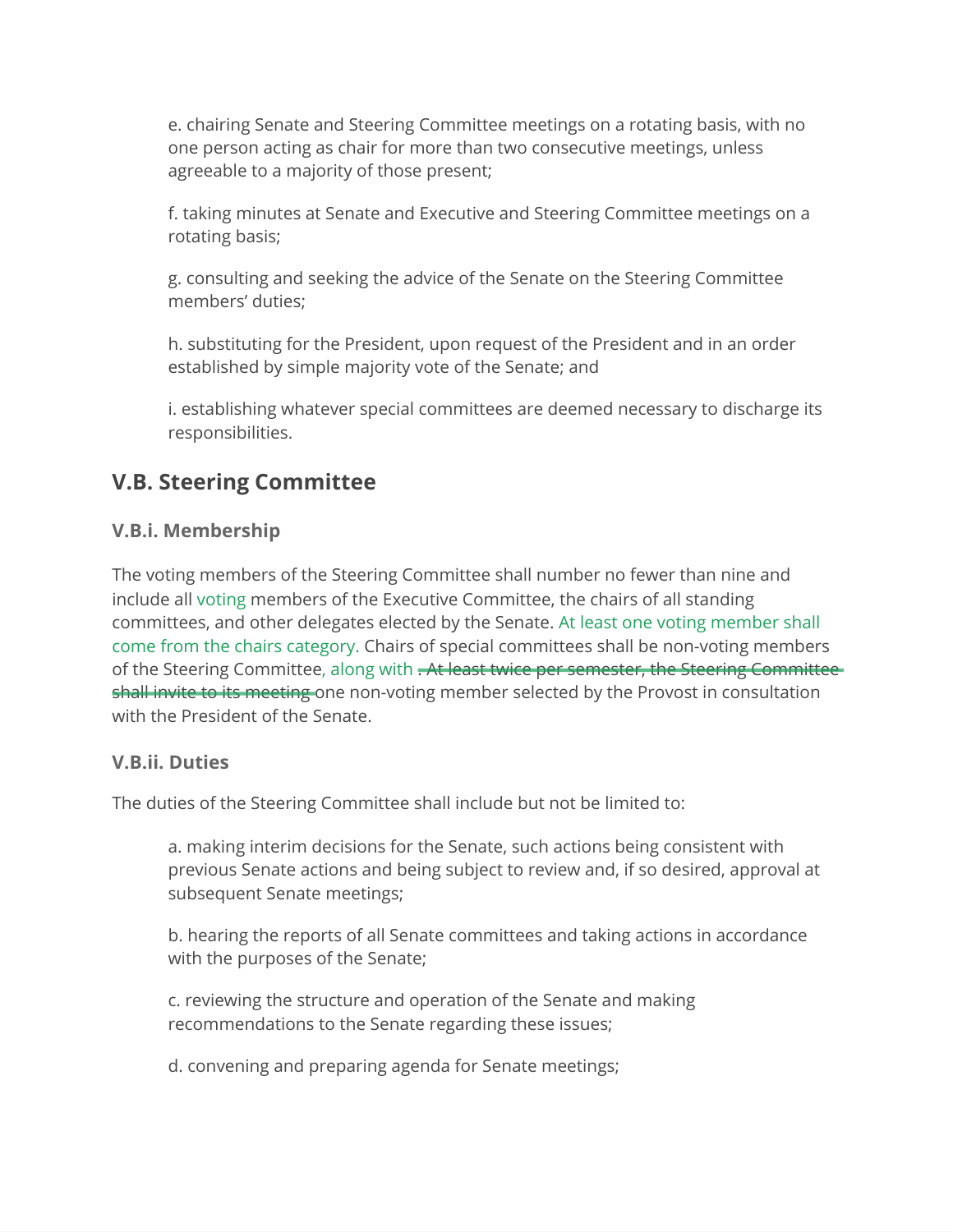e. recommending an annual budget to the Senate in consultation with the appropriate committees and based on the budget proposal submitted by the Financial Officer;

f. conducting nominations, elections, and other votes with constituents; and

g. establishing whatever special committees are deemed necessary to discharge its responsibilities.

### **V.C. Academic Policy Committee & Institute Curriculum Committee**

#### **V.C.i. Purposes**

The Academic Policy Committee shall facilitate the Senate's responsibility for reviewing academic policies and procedures, making its recommendations to the Senate.

#### **V.C.ii. Membership**

The Academic Policy Committee shall consist of no more than nine voting members. The voting members shall be elected Senate constituents from both graduate and undergraduate programs, with no more than one member from each department and, to the extent possible, with at least one member from each school, and the Library, and, jointly, those departments not associated with a school. A majority of the voting members shall be faculty, at least one shall routinely teach graduate courses, at least one shall routinely teach undergraduate courses, at least two shall be from the chairs category, and no more than five shall be senators. One non-voting member shall be appointed by and from the Office of the Provost. The Academic Policy Committee shall be chaired by a faculty member elected by secret ballot by the committee, unless another person is selected by a two-thirds majority vote. The chair shall be confirmed by the Senate by simple majority vote at the next meeting of the Senate.

#### **V.C.iii. Duties**

The duties of the Academic Policy Committee shall include but not be limited to:

a. reviewing and recommending for or against the adoption of proposals for new or revised academic policies and procedures, including recommending changes to those proposals and recommending for approval contingent on the completion of those changes;

b. maintaining the **Faculty [Handbook](https://prattsenate.org/faculty-handbook)** or equivalent document(s) in coordination with the Office of the Provost;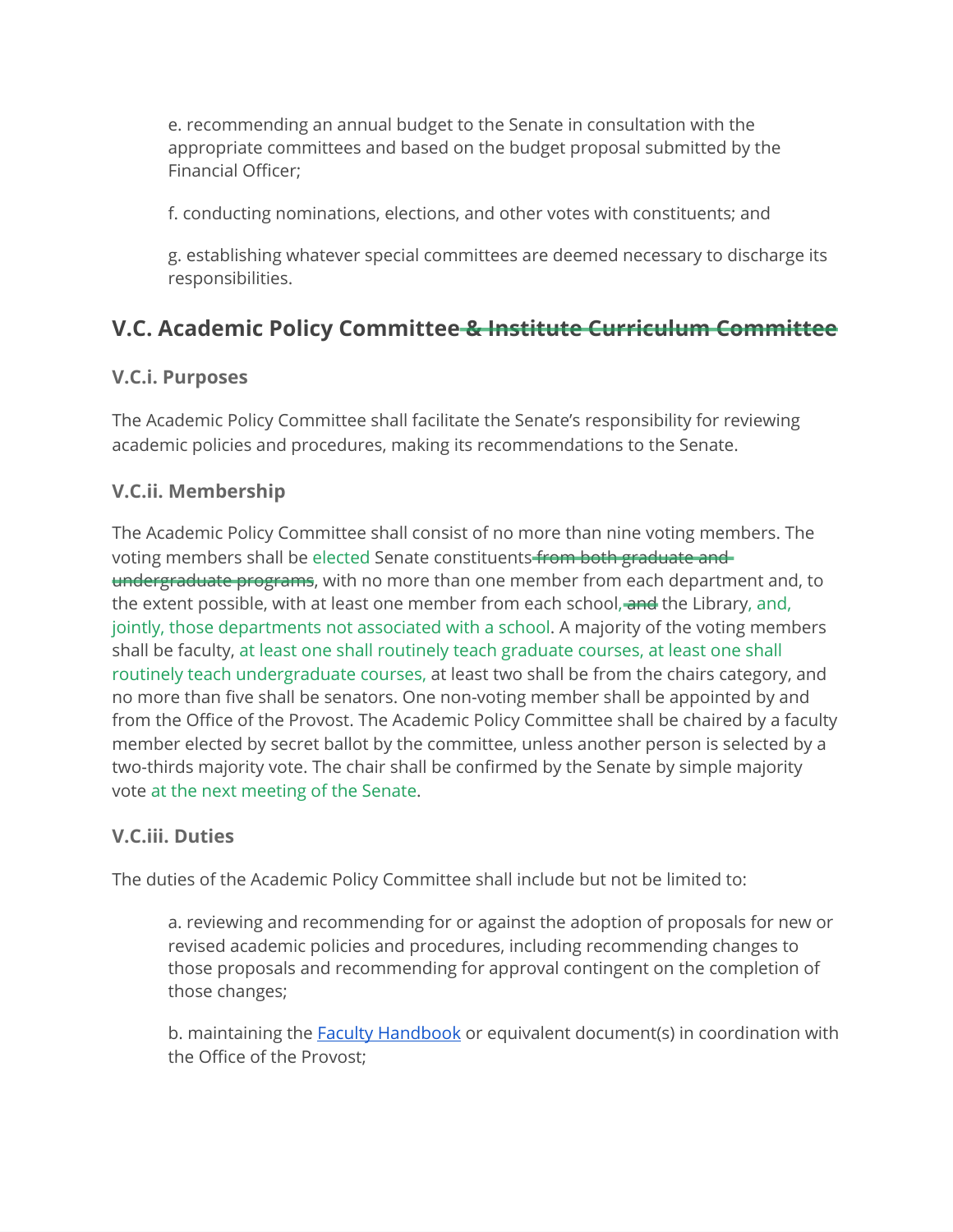c. examining the quality, content, and educational goals of academic policies and procedures;

d. recommending the development of new academic policies and procedures and assisting, as requested, in their formulation; and

e. consulting with other committees and students, staff, and administrators as appropriate.

#### **V.C.iv. Standing Rules**

The Academic Policy Committee and Institute Curriculum Committee shall establish itstheir own standing rules, requiring joint approval by the Senate and the Provost.

### **V.D. Institute Curriculum Committee**

#### **V.D.i. Purposes**

The Institute Curriculum Committee shall fulfill the Senate's responsibilities for curriculum review, making its recommendations to the Provost and reporting them to the Senate at the next regular Senate meeting, and for curriculum support.

#### **V.D.ii. Membership**

The Institute Curriculum Committee shall consist of no more than thirteen voting members. One voting member shall be selected by and from the members of Provost's Council, and the others shall be elected Senate constituents from both graduate and undergraduate programs, with no more than one member from each department and, to the extent possible, with at least one member from each school, and the Library, and, jointly, those departments not associated with a school. A majority of the voting members shall be faculty, at least one shall routinely teach graduate courses, at least one shall routinely teach undergraduate courses, at least two shall be from the chairs category, and no more than seven shall be senators. The non-voting members of the Institute Curriculum Committee shall serve in an advisory role, be selected by the Provost, and consist of up to two members from the Office of the Provost and up to twoone members from the Office of the Registrar. The Institute Curriculum Committee shall be chaired by a faculty member elected by secret ballot by the committee. The chair shall be confirmed by the Senate by simple majority vote at the next meeting of the Senate.

#### **V.D.iii. Duties**

The duties of the Institute Curriculum Committee shall include but not be limited to: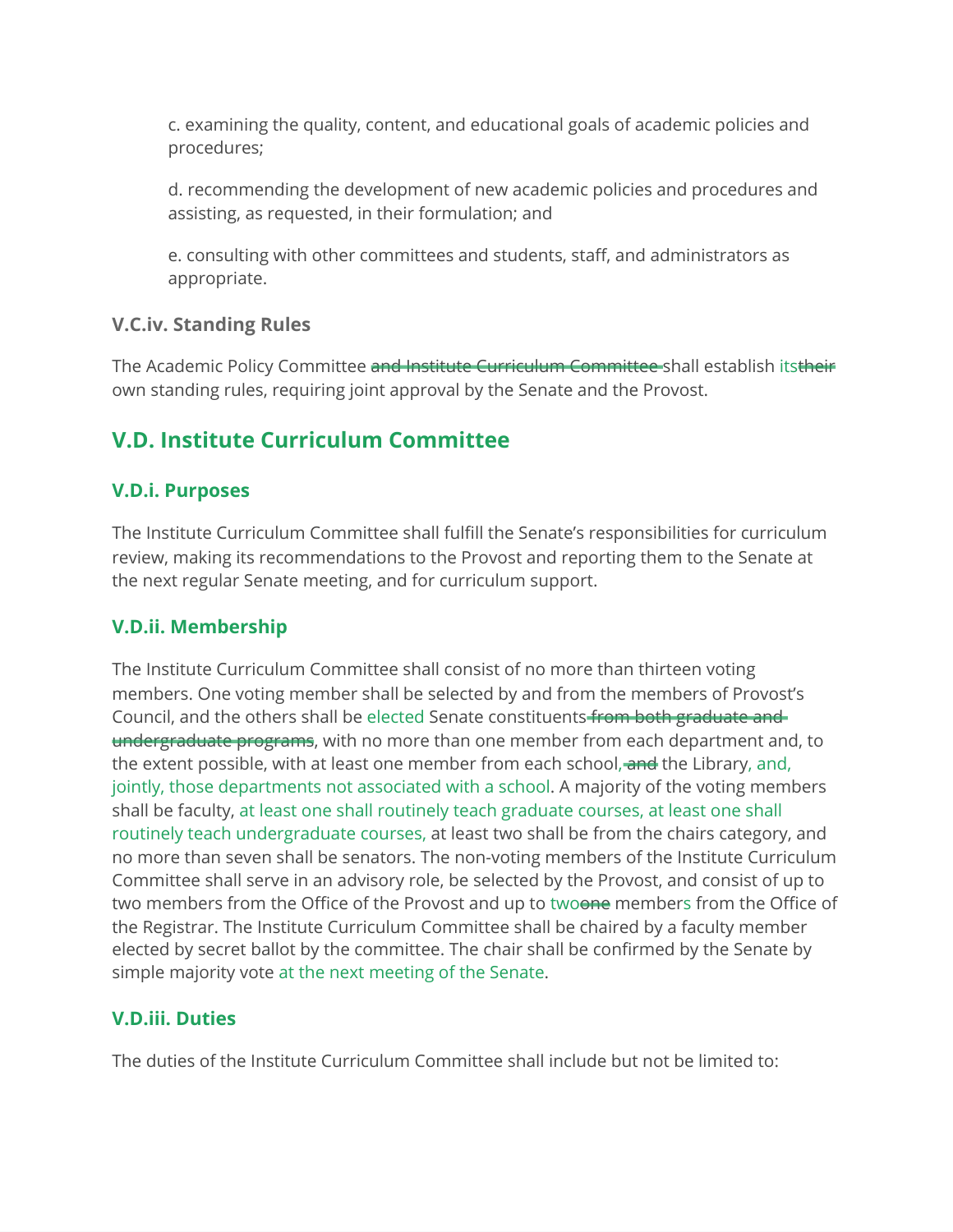a. reviewing and recommending for or against the adoption of proposals for new or revised credit-bearing programs, including recommending changes to those proposals and recommending for approval contingent on the completion of those changes;

b. reviewing and recommending for or against the adoption of proposals for course additions and changes when those additions and changes impact the requirements of existing or proposed programs, including recommending changes to those proposals and recommending for approval contingent on the completion of those changes;

c. advising and supporting department- and school-level curriculum committees and reviewing their guidelines and standards, as specified in the [Curricular](https://www.pratt.edu/tiny_mce/plugins/imagemanager/files/Pratt_Institute_Curriculum_Review_Policy_May_24_2021.pdf) Review [Policy](https://www.pratt.edu/tiny_mce/plugins/imagemanager/files/Pratt_Institute_Curriculum_Review_Policy_May_24_2021.pdf);¶

d. conducting periodic assessment of the quality of curriculum review across the Institute; and¶

e.d. consulting with other committees and students, staff, and administrators as appropriate.

#### **V.D.iv. Standing Rules**

The Institute Curriculum Committee shall establish its own standing rules, requiring joint approval by the Senate and the Provost.

### **V.ED. Other Standing Committees**

The Senate shall have other standing committees as established in its standing rules, which shall specify the purposes, membership, and duties of each committee, as well as the person to convene the first meeting. Unless otherwise specified, the Senate shall elect the committee chair, who shall submit an annual report on the activities of the committee no later than the final Senate meeting of each year. This report shall be deposited with the Information Officer no later than June 30.

### **V.FE. Special Committees**

The purposes and membership of special committees, as well as the person to convene the first meeting, shall be specified at the time of their formation. All special committees shall expire on June 30 of each year unless otherwise specified. Unless otherwise specified, the Senate shall elect the special committee chair, who shall submit an annual report on the activities of the committee no later than the final Senate meeting of each year. This report shall be deposited with the Information Officer no later than June 30.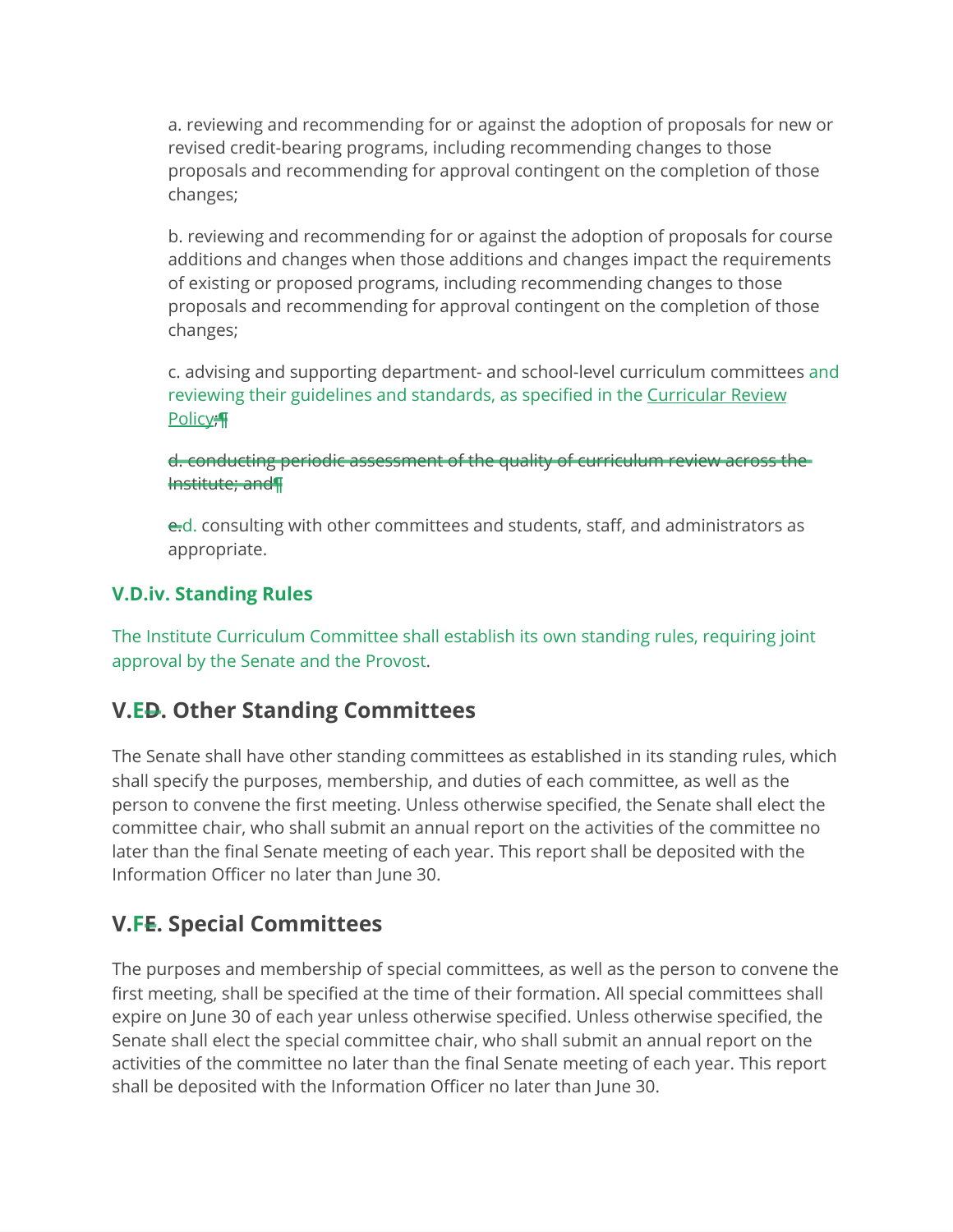### **V.GF. Sub-Committees**

Each standing and special committee shall have the authority to create subcommittees pertaining to any issue within the committee's purview. The voting members of any subcommittees shall be limited to the members of the committee that established it. The committee shall elect a subcommittee chair from among the members of the subcommittee. The chair of the committee shall serve as a non-voting ex-officio member of all its subcommittees unless otherwise elected, appointed, or specified. All subcommittees shall expire on June 30 unless otherwise specified. Subcommittees and their members shall be subject to all provisions of the committees that create them. Subcommittee chairs shall submit annual reports to their respective committee chair at least ten business days before the final Senate meeting, and that report shall be included in the committee's annual report.

# **VI. Terms, Vacancy, and Recall**

### **VI.A. Terms**

#### **VI.A.i. Members**

The terms of senators and alternates shall be three years, commencing July 1 following regular elections and ending June 30 following the next regular election. Senators or alternates elected in special elections shall serve the remainder of the current term. Unless otherwise noted, the terms of non-voting members shall be no more than one year, commencing July 1 or the date of their election or appointment, and ending June 30. There shall be no limit on the number of terms a senator, or alternate, or non-voting member may serve.

#### **VI.A.ii. Officers**

The terms of officers shall be three years, commencing July 1 following regular elections and ending June 30 following the next regular election. Officers elected in special elections shall serve the remainder of the current term. A person who serves two consecutive terms, or major part thereof, in one office shall be ineligible for that office for a period of one term. A President who has served two consecutive terms shall be ineligible for any office for a period of one term.

#### **VI.A.iii. Committee Chairs**

The terms of committee chairs shall be no more than one year, commencing July 1 or the date of their election, whichever is later, and ending June 30. There shall be no limit on the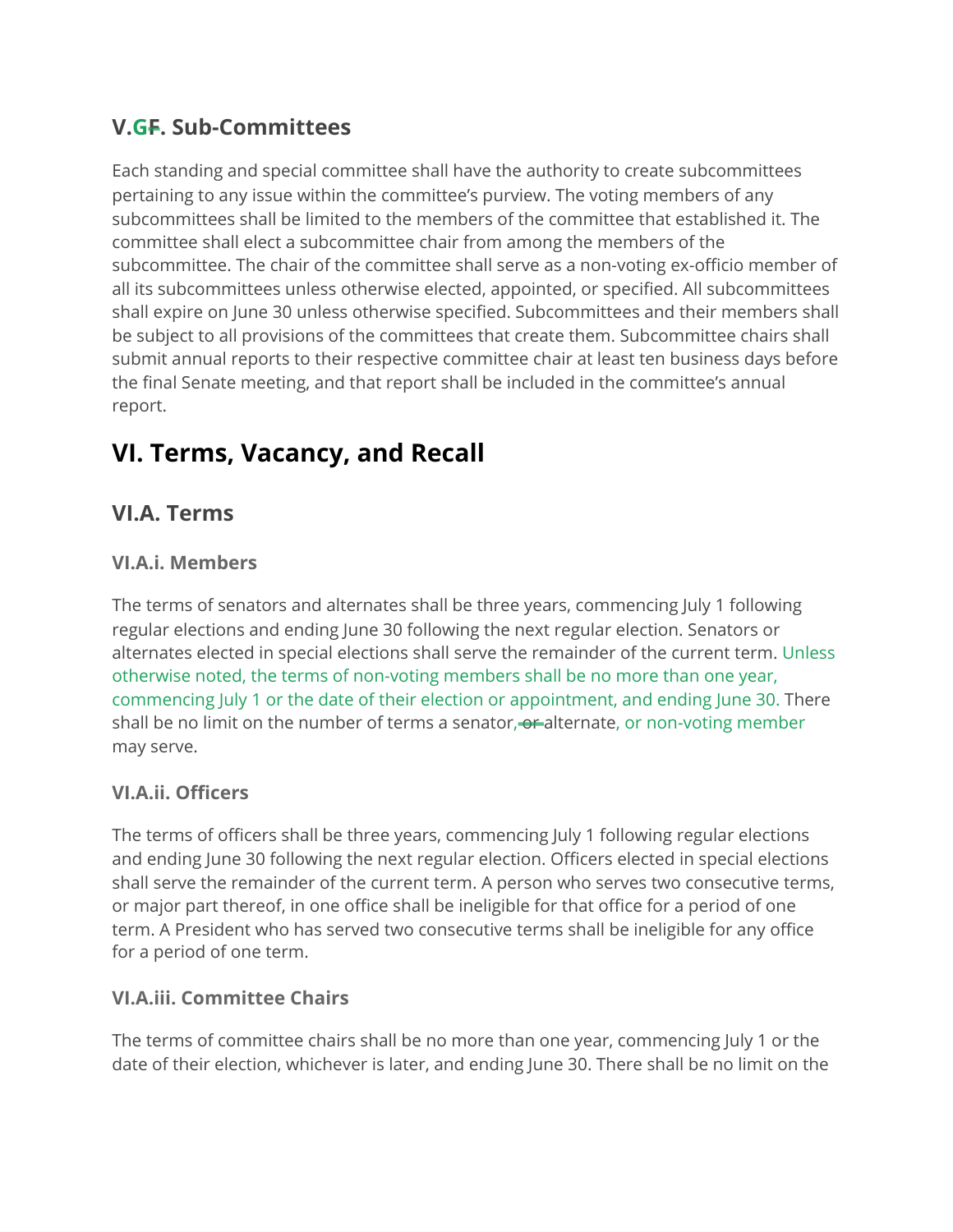number of terms a committee chair may serve, unless otherwise specified in standing rules of the Senate or its respective committees.

#### **VI.A.iv. Committee Members**

The terms of committee members shall be no more than one year, commencing July 1 or the date of their appointment, whichever is later, and ending June 30. There shall be no limit on the number of terms a committee member may serve, unless otherwise specified in standing rules of the Senate or its respective committees.

### **VI.B. Vacancy**

#### **VI.B.i. Members**

After nominations have closed during regular elections, constituents in a department or at-large category without representation may petition to [establish](http://prattsenate.org/wp-content/uploads/2017/09/Petition-to-Establish-a-Senator-Seat.pdf) one or more senator [seats](http://prattsenate.org/wp-content/uploads/2017/09/Petition-to-Establish-a-Senator-Seat.pdf) at any time according to procedures specified in standing rules of the Senate, up to the maximum number allowed, by sending a request to the Steering Committee with the name of their pro tempore senator(s), signed by the lesser of 15 or one-quarter of the constituents in that department or at-large category.

In the event that a senator seat is vacated due to reasons other than the natural end of a term, the Information Outreach Officer shall attempt to fill that seat within 30 business days according to the following procedures. The person receiving the next highest number of votes in the preceding election for that position shall be asked to serve out the remainder of the term. This method shall be carried out until a candidate accepts the position or until the list is exhausted. In the case of exhaustion, a special election shall be held according to procedures specified in standing rules of the Senate. If no nominations are received during the special election process, the seat shall be deemed dissolved, and may be re-established at any time according to procedures specified in standing rules of the Senate.

#### **VI.B.ii. Officers**

Whenever an office is vacated due to reasons other than the natural end of a term, the Executive Committee may appoint an interim replacement, whose appointment shall lapse at the next scheduled Senate meeting when a special election by secret ballot shall be held.

#### **VI.B.iii. Committee Chairs**

Whenever a committee chair is vacated due to reasons other than the natural end of a term, the Executive Committee may appoint an interim replacement, whose appointment shall lapse at the next scheduled Senate meeting when a special election by secret ballot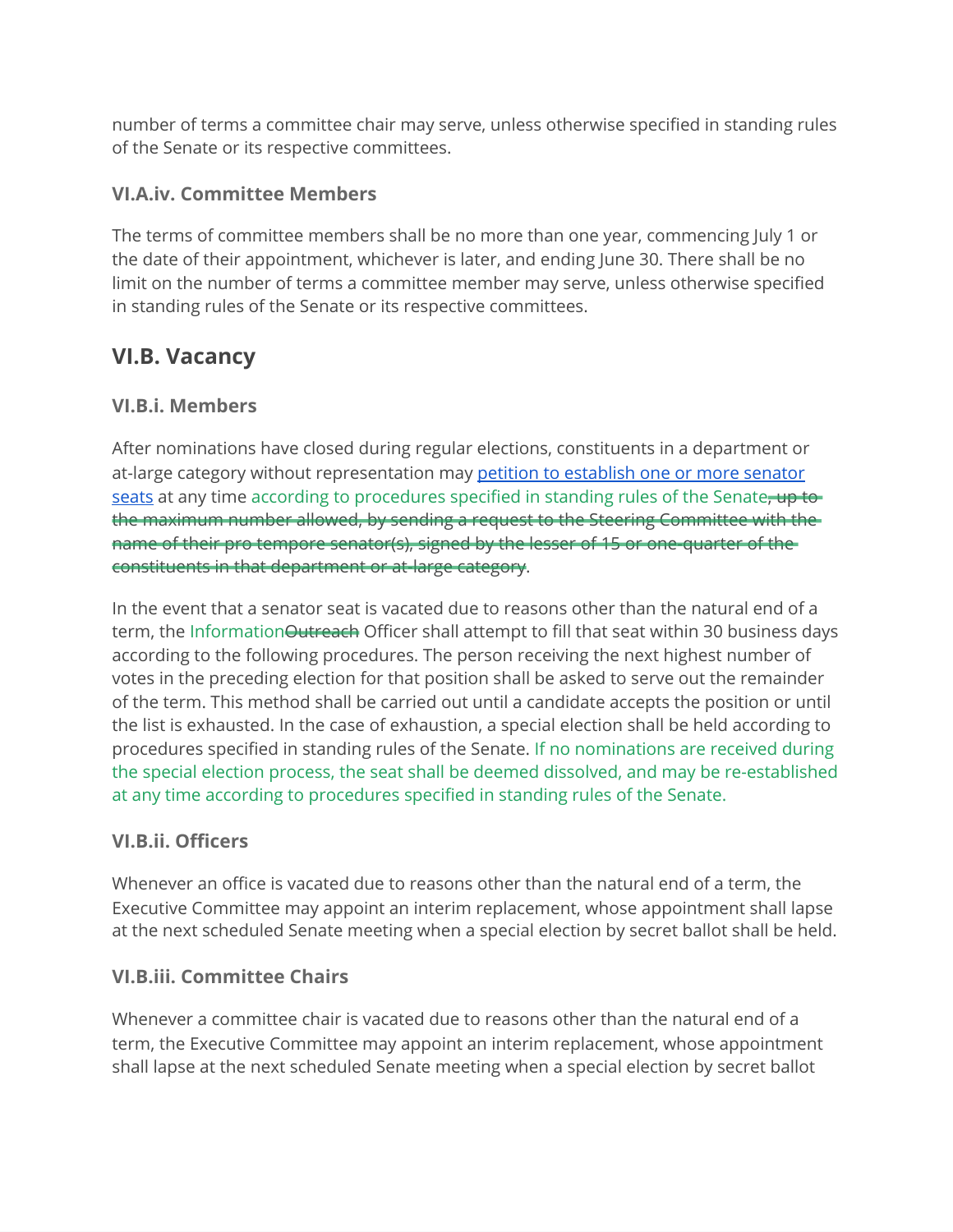shall be held, or, in the case of chairs elected by their committees, at the next scheduled committee meeting when a special election by secret ballot shall be held.

#### **VI.B.iv. Committee Members**

Whenever a committee membership is vacated due to reasons other than the natural end of a term, the Steering Committee may appoint a replacement by a simple majority vote. This appointment shall be announced at the next Senate meeting.

#### **VI.B.v. Temporary Vacancies**

Seats held by faculty members on sabbatical or constituents on leaves of absence, as defined in the Faculty [Handbook](https://prattsenate.org/faculty-handbook), shall be considered vacant only during the period of absence, not to exceed one academic year, and the constituent shall resume their seat(s) upon returning. Any compensation for the position shall be prorated to the dates of service and shall not include the period of temporary vacancy.

### **VI.C. Recall**

#### **VI.C.i. Members**

Senate members are subject to recall by their respective constituencies. Upon the presentation to any member of the Executive Committee of a petition signed by one-quarter of the member's constituency requesting a special recall election, the Steering Committee shall initiate said election according to procedures specified in standing rules of the Senate.

#### **VI.C.ii. Officers**

Any Senate officer may be recalled from office by a two-thirds majority vote of the Senate. A recall motion for a particular officer shall not be voted upon until seconded by at least four senators. A senator cannot move to recall an officer unless that senator notifies the officer in writing, copied to a member of the Executive Committee, at least five business days before the Senate meeting at which the motion may be made.

#### **VI.C.iii. Committee Chairs**

Any committee chair elected by the Senate may be recalled from office by a two-thirds majority vote of the Senate, and any committee chair elected by a committee may be recalled from office by a two-thirds majority vote of that committee. A senator or committee member cannot move to recall a chair unless that person notifies the chair in writing, copied to a member of the Executive Committee, at least five business days before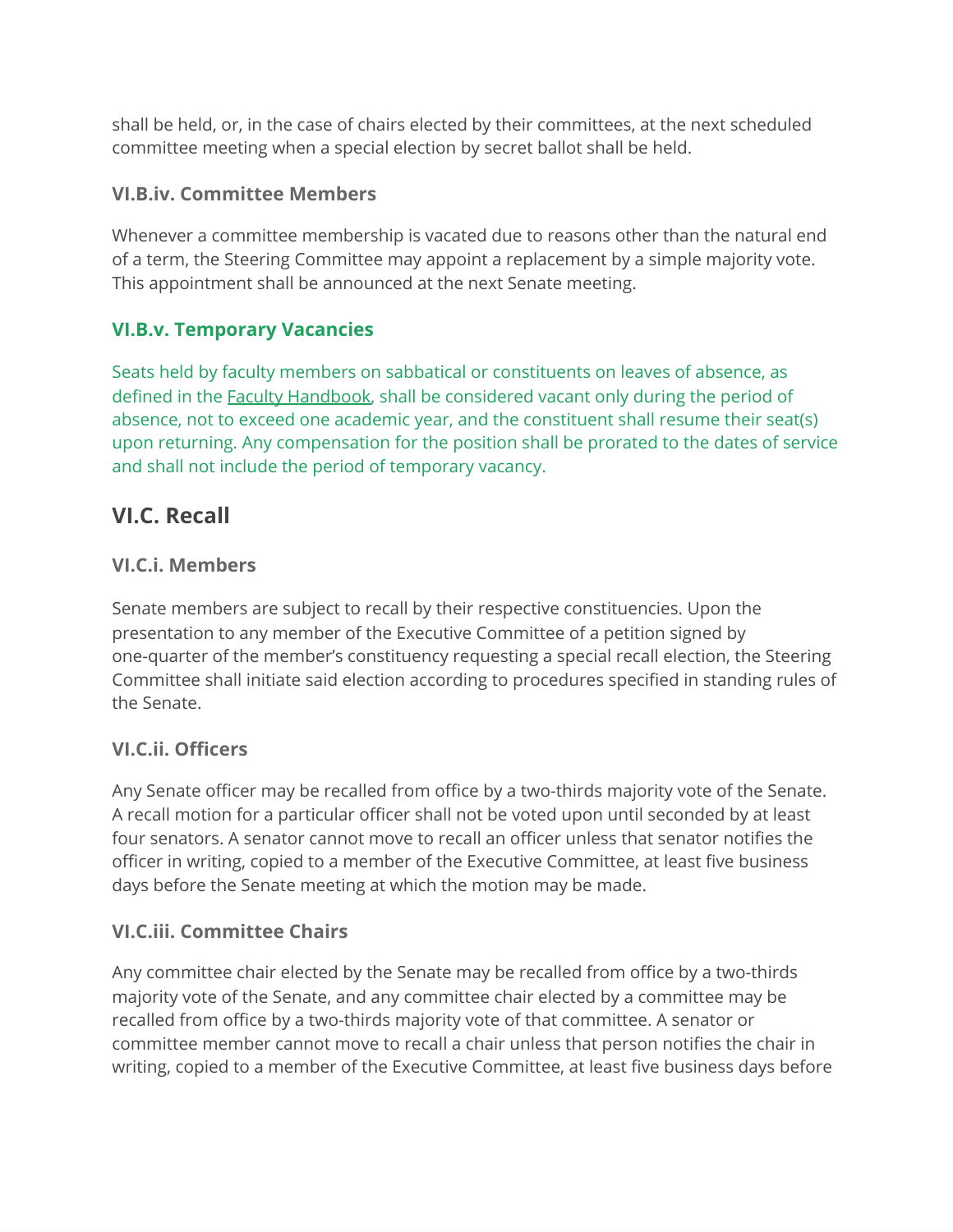the meeting at which the motion may be made. A special meeting may be convened for this purpose.

#### **VI.C.iv. Committee Members**

Any non-ex-officio committee members, with the exception of the Executive Committee, may be removed by a two-thirds majority vote of the Senate, provided they have been notified in writing, copied to a member of the Executive Committee, at least five business days before the meeting at which the motion may be made.

# **VII. Meetings**

### **VII.A. Regular Meetings**

The Senate and its Steering Committee shall hold monthly meetings during the Fall and Spring semesters with more than 10 calendar days when classes are in session. The Executive Committee, standing committees, and any special committees shall meet at least once each semester during the Fall and Spring semesters, unless otherwise specified in standing rules of the Senate or its respective committees. In all cases, notice of meetings shall be provided to all voting and non-voting members of the respective committees at least seven calendar days in advance.

### **VII.B. Special Meetings**

Special meetings of the Senate or any of its committees may be called by a written petition presented to a member of the Executive Committee stating the issue to be discussed and bearing the signatures of either the entire Executive Committee, one-fifth of the senators, **er-5%** of constituents, or, in the case of a committee, a simple majority of the committee. A member of the Executive Committee shall convene the special meeting within ten business days of receipt of the petition. Within seven calendar days, that member shall both send an agenda to each member of the respective body for which the meeting has been called and make public notice of the meeting through the Information Officer.

### **VII.C. Plenary Meetings**

At least once each Fall and Spring semester, the Senate shall convene a plenary, or "meeting of the whole," with Senate constituents and the President and Provost of the Institute.The Senate shall convene at least once each, after the eighth week of the Fall and Spring semesters, a joint meeting with constituents and the President and Provost of the **Institute to-Plenary meetings may include reports on Senate activities and discussion** ofdiscuss education and shared governance.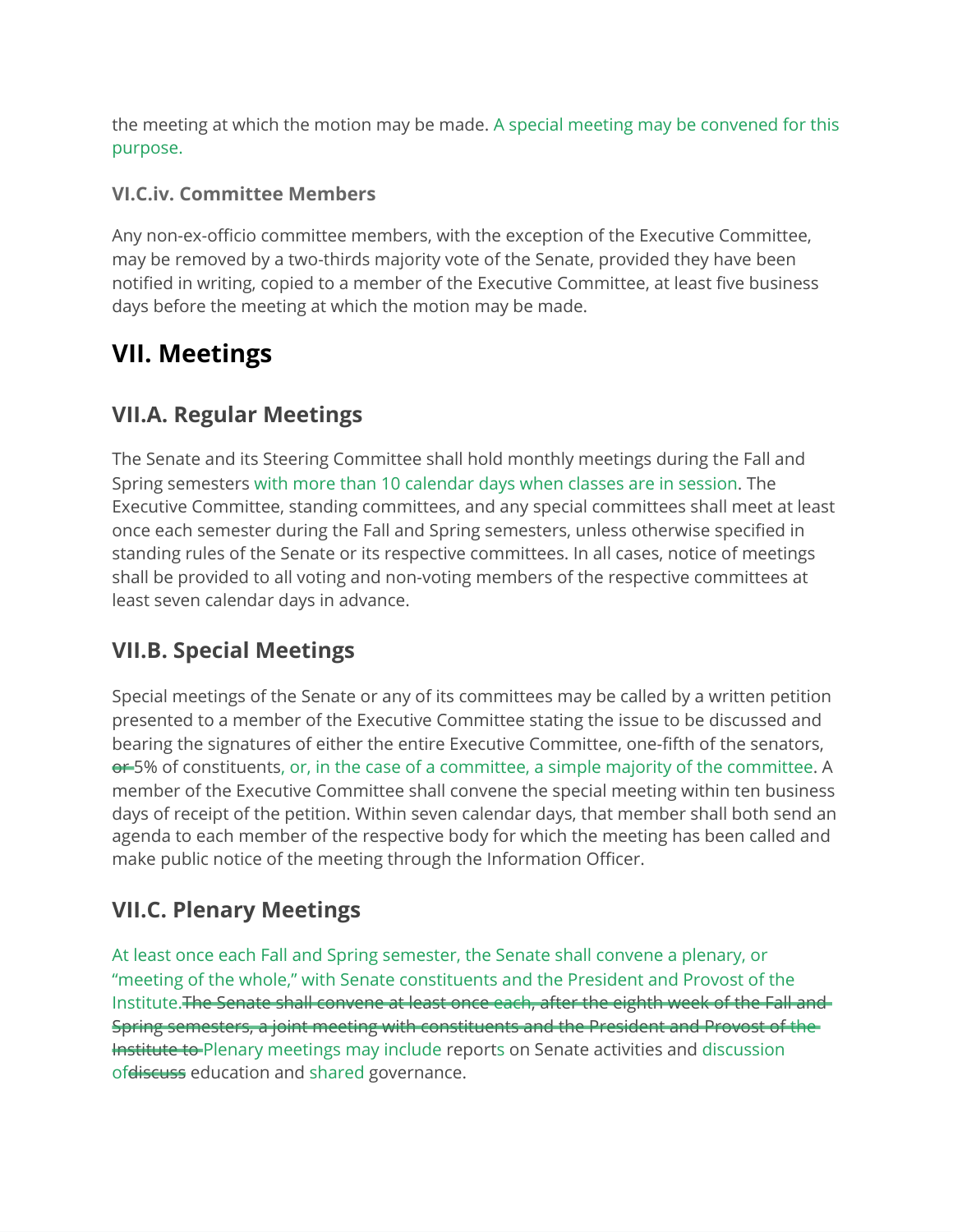### **VII.D. Quorum**

At any meeting of the Senate or its committees, quorum shall require more than 50% of the voting members.

### **VII.E. Parliamentary Procedure**

The rules contained in the most recent edition of *Robert's Rules of Order, Newly Revised* shall govern meetings of the Senate and its committees in all cases where they are not inconsistent with these Bylaws or any rules of order the Senate or its respective committees may adopt. The Senate or any of its committees may seek the advice of the Parliamentarian regarding procedures, whose opinions shall not be binding. The Senatemay elect a Parliamentarian from among its members by a simple majority vote, whose appointment shall lapse on June 30 of each year.

# **VIII. Ratification and Amendment**

### **VIII.A. Ratification**

These bylaws shall be distributed to constituents and considered ratified, unless rejected. Rejection shall require a simple majority vote with at least 20% of constituents responding within 14 calendar days during Fall or Spring semester when classes are in session. If ratified, these bylaws are effective July 1, 2016, upon approval by the Board of Trustees.

### **VIII.B. Amendments to Senate Bylaws**

A proposed amendment to these bylaws may be considered by the Senate upon written presentation to it by any member thereof or via the terms of referenda specified above. Written notice of the proposed amendment shall be sent to every member of the Senate at least ten business days before the Senate meeting at which it is to be considered. An amendment may be passed by a two-thirds majority vote by secret ballot. Any amendment adopted by the Senate shall be distributed to constituents for ratification, and a provisional notice of intent shall be sent to the President of the Institute and Chair of the Board of Trustees. The amendment shall be considered ratified, unless rejected. Rejection shall require a simple majority vote, with at least 20% of constituents responding within a minimum of 14 calendar days during Fall or Spring semester when classes are in session. Ratified amendments become effective upon approval by the Board of Trustees.

### **VIII.C. Amendments to Standing Rules**

A proposed amendment to the standing rules of the Senate or its committees may be considered by the Senate upon written presentation to it by any member thereof. The